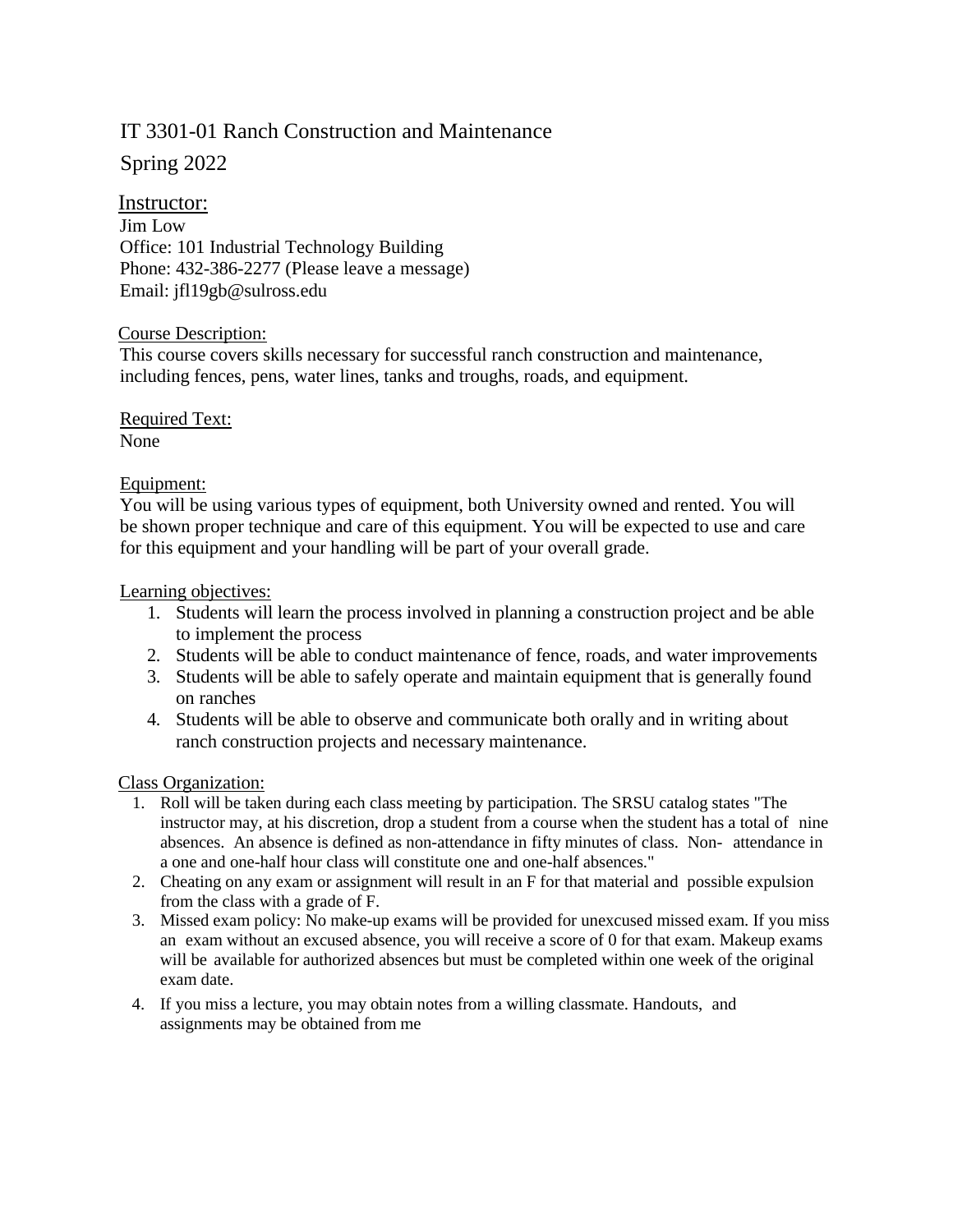# Marketable Skills

- 1. Students will demonstrate knowledge of project management, project planning, scheduling, and estimating.
- 2. Students will demonstrate knowledge of industry safety practices.
- 3. Students will understand and implement lean philosophies to improve efficiency and eliminate waste.
- 4. Students will demonstrate the ability to communicate information and ideas verbally and in writing so others will understand.

## SRSU Accessibility Services Statement

**ADA Statement**: Sul Ross State University (SRSU) is committed to equal access in compliance with Americans with Disabilities Act of 1973. It is SRSU policy to provide reasonable accommodations to students with documented disabilities. It is the student's responsibility to initiate a request each semester for each class. Alpine students seeking

accessibility/accommodations services must contact Mary Schwartze Grisham, M.Ed., LPC, SRSU's Accessibility Services Coordinator at 432-837-8203 (please leave a message and we'll get back to you as soon as we can during working hours), or email [mschwartze@sulross.edu.](mailto:mschwartze@sulross.edu) Our office is located on the first floor of Ferguson Hall (Suite 112), and our mailing address is P.O. Box C-122, SUI Ross State University, Alpine, Texas 79832.

# Library Information

The Bryan Wildenthal Memorial Library in Alpine offers FREE resources and services to the entire SRSU community. Access and borrow books, articles, and more by visiting the library's website, *library.sulross.edu.* Off-campus access requires logging in with your LoboID and password. Librarians are a tremendous resource for your coursework and can be reached in person, by email (srsulibrary@sulross.edu), or phone (432-837-8123).

The Southwest Texas Junior College (SWTJC) Libraries at Uvalde, Del Rio, and Eagle Pass. Offer additional access to library spaces and resources. Del Rio, Eagle Pass, and Uvalde students may also use online resources available through SWTJC website, library.swtjc.edu. The SWTJC Libraries serve as pick-up locations for Inter-Library Loan (ILL) and Document Delivery from the Alpine campus.

# Diversity Statement

"I aim to create a learning environment for my students that supports a diversity of thoughts, perspectives and experiences, and honors your identities (including race, gender, class, sexuality, religion, ability, socioeconomic class, age, nationality, etc.). I also understand that the crisis of COVID, economic disparity, and health concerns, or even unexpected life events could impact the conditions necessary for you to succeed. My commitment is to be there for you and help you meet the learning objectives of this course. I do this to demonstrate my commitment to you and to the mission of Sul Ross State University to create an inclusive environment and care for the whole student as part of the Sul Ross Familia. If you feel like your performance in the class is being impacted by your experiences outside of class, please don't hesitate to come and talk with me. I want to be a resource for you."